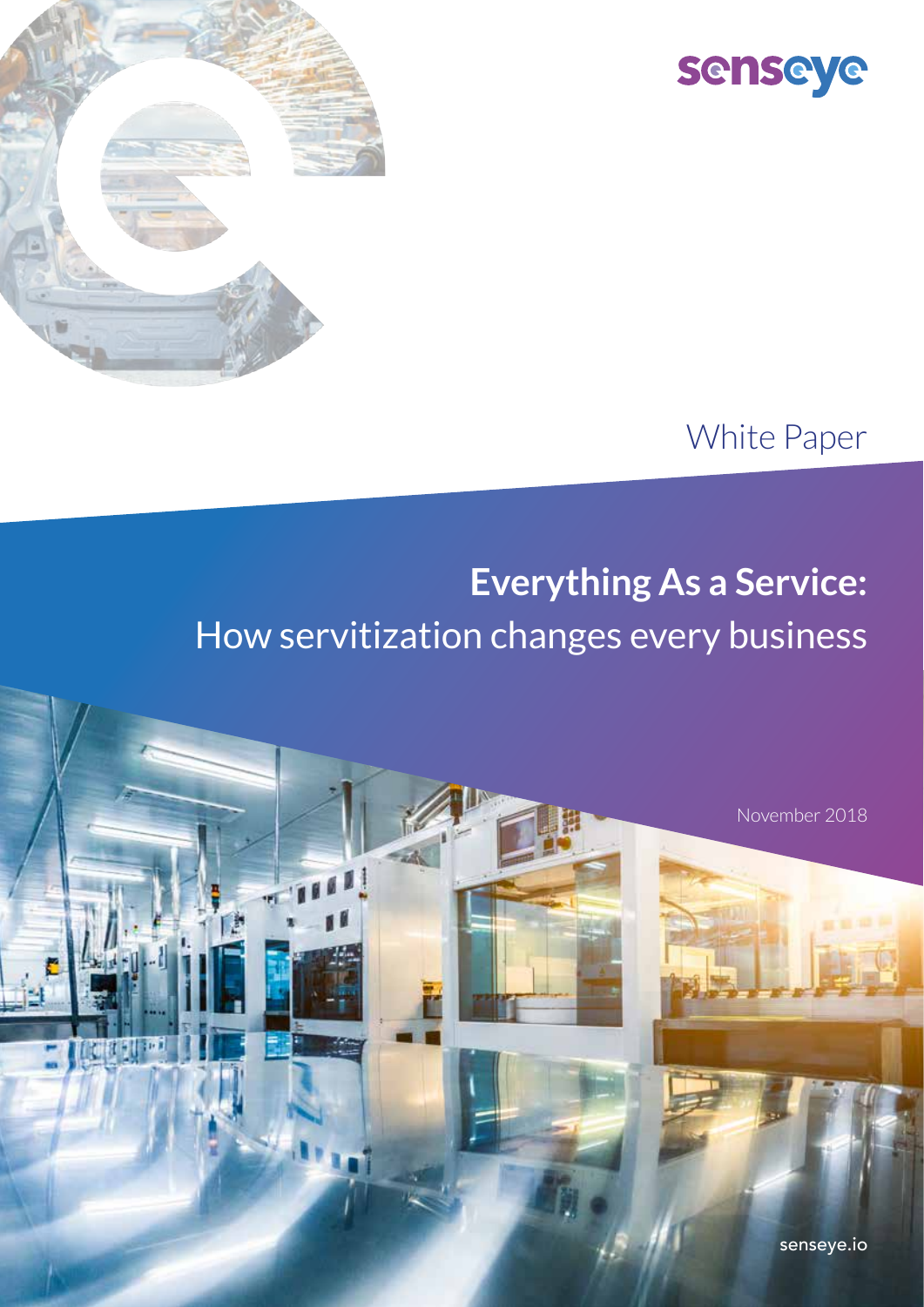#### **Introduction**

Airlines want their planes to be ready for take-off and automotive manufacturers want to make cars that are ready to hit the road. Neither group is much concerned about which manufacturing technologies their suppliers use to help them achieve these goals, providing aero engines keep planes flying and vehicles keep rolling off the production line on time. That's where servitization comes in. With critical equipment suppliers agreeing to deliver the capability of the machine in terms of capacity & uptime, rather than simply selling machinery.

Of course, it's not just the aerospace and automotive industries that can benefit from this approach. Sectors as wide-ranging as offshore wind, white goods and food & beverage all stand to gain from servitization arrangements, with machine OEMs contracted to deliver, say the right number of bottles filled per month.

It's pretty obvious how a manufacturing company can benefit: a properly managed and resourced servitization contract effectively passes the risk of production hold-ups or other problems caused by breakdowns in operators' key machines back to equipment suppliers. However, it's a mistake to overlook the significant benefits that OEMs and other organizations throughout the supply chain can also enjoy, provided everyone is willing to embrace the greater openness that servitization demands.



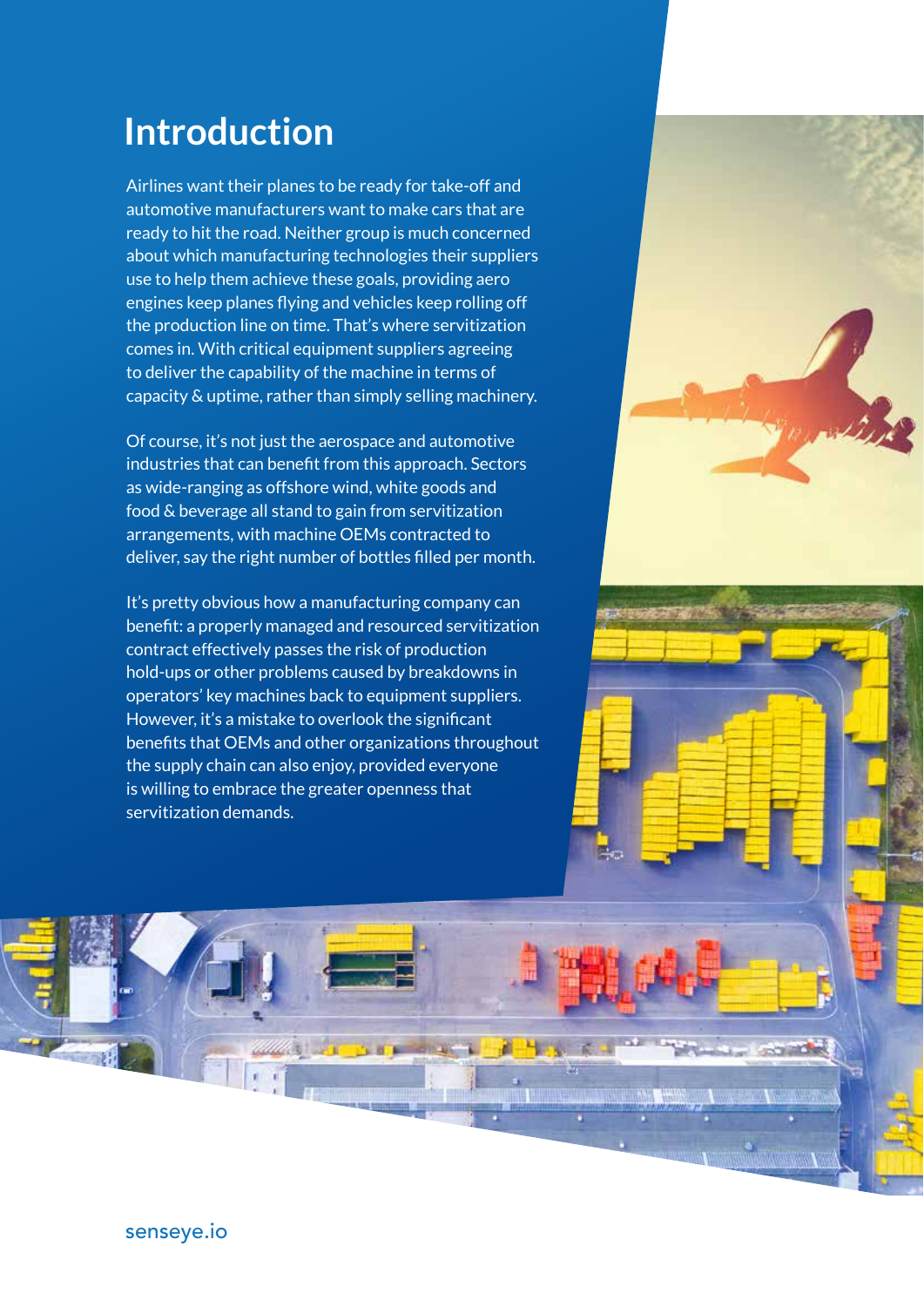#### **A new take on proven best practice**

**Servitization is a great success in some niche areas and 'edge applications' such as aerospace, with Rolls Royce's 'Power-by-the-Hour' program arguably the most famous example.** 

'Power-by-the-Hour', a Rolls-Royce trademark, was invented in 1962 to support the Viper engine on the de Havilland/Hawker Siddeley 125 business jet. A complete engine and accessory replacement service was offered on a fixed-cost-per-flying-hour basis. This aligned the interests of the manufacturer and operator, who only paid for engines that performed well.

Other sectors such as agriculture and transport have also enjoyed great success with the servitization from tractors to trains, and today there is enormous potential to roll out similar arrangements across other industries.

What's more, many businesses in other sectors may be more familiar with servitization than they realize, having already adopted a similar approach when it comes to outsourcing peripheral activities, such as cleaning or building services. In essence, servitization simply extends that model to include functions that are central to the core business.



#### WHY OPT FOR SERVITIZATION?

**For end users**, servitization is typically part of a wider drive to increase operating efficiency and capitalize on opportunities in the market. Servitization can support these ambitions by reducing the risk of investing in new equipment, as well as increasing efficiency and slashing downtime. All this benefits the bottom line.

**For OEMs**, servitization improves relationships with end-user customers and increases transparency around how equipment is performing in the field. By deploying condition monitoring and predictive maintenance as part of the solution, OEMs can optimize their use of maintenance resources and spares. This is great news for OEM businesses looking to serve existing customers better, grow their customer base, control costs, and increase profit margins.

**For companies further up the supply chain**, servitization creates strong incentives to free up the flow of information in both directions. It helps foster better, more co-operative relations with OEM customers and can inform development efforts by providing valuable feedback on the performance of devices in the field.

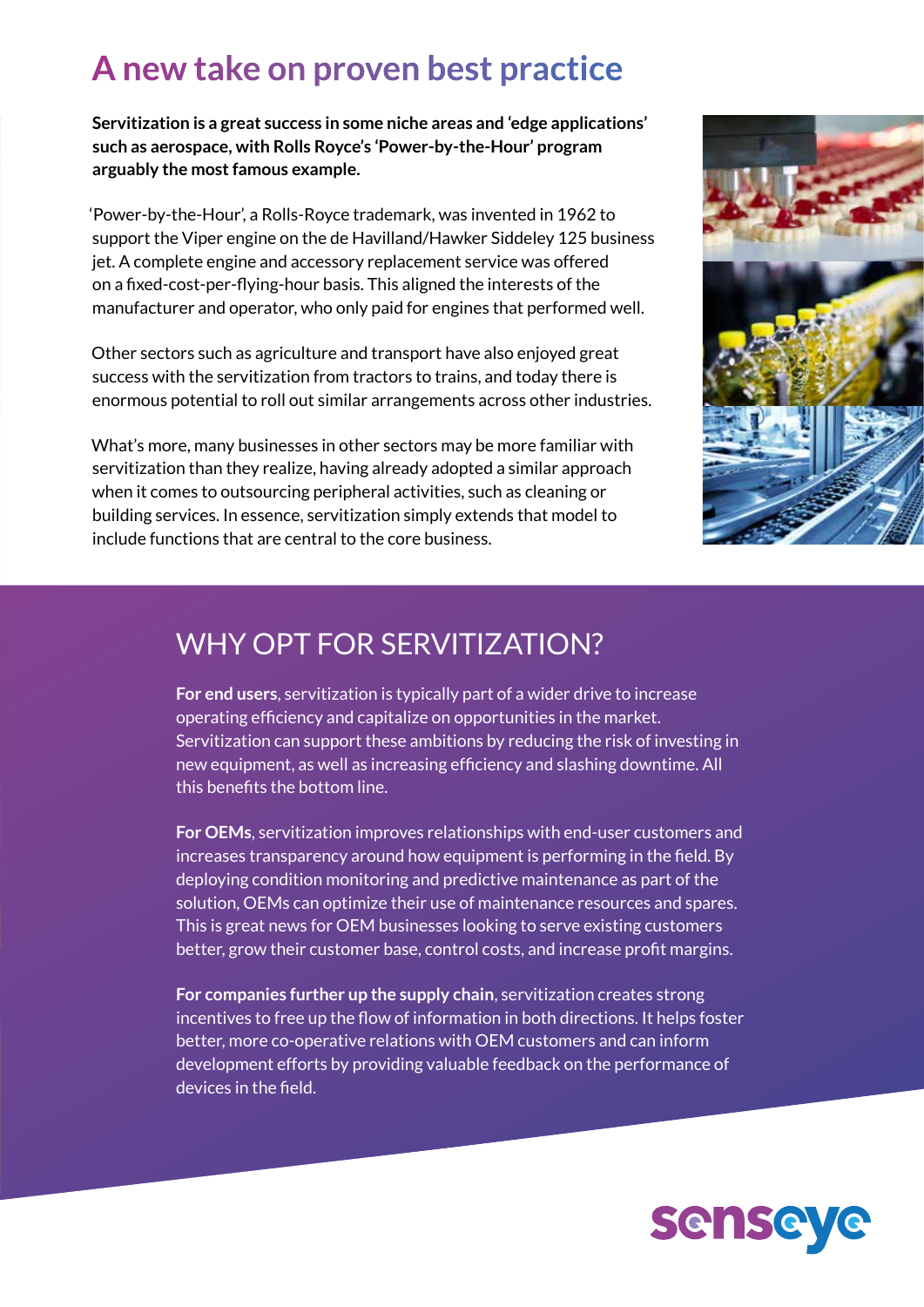### OEMS should be the drivers for change...

OEMs are typically best-placed within the supply chain to drive servitization. That's because they're providing end users with critical assets that deliver the functionality users need to carry out their core activities. Whether we're talking about robots, CNC machines, presses, case packers or bottling machines, such systems need to keep working smoothly so that the end user's core business can thrive.

In theory it might be possible for the suppliers of subsystems or even components to offer end users a servitization model. But in reality, users are far more concerned with the critical functions that impact directly on their core business than they are with ensuring that every single bearing, seal or valve keeps delivering its optimum performance. In other words, they want to be confident that robots will keep meeting their welding targets or that bottling machines are meeting filling demand.

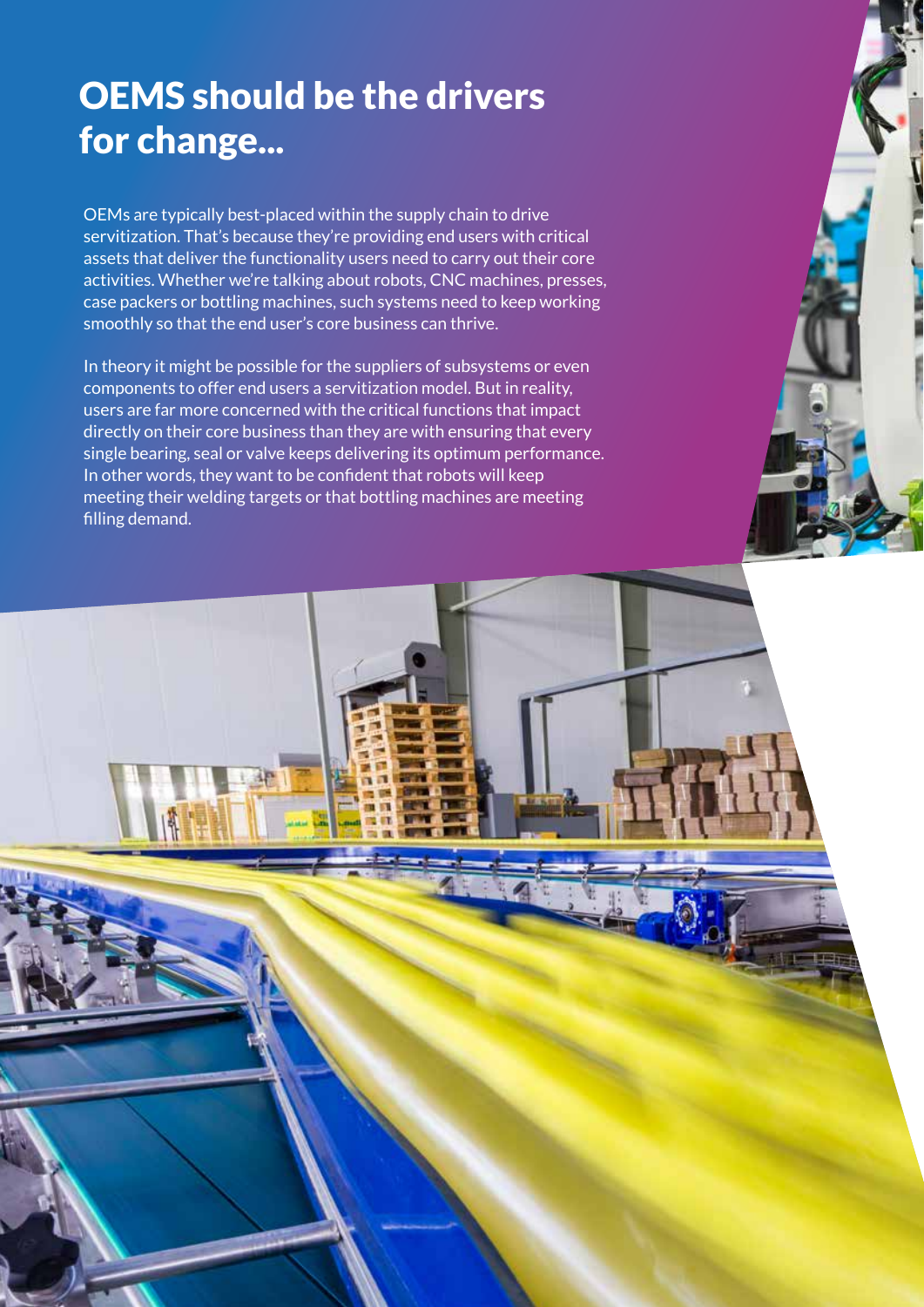



#### ...but everyone can benefit

So suppliers of subsystems and components are unlikely to drive the servitization model forward. However, they should still prepare for the important role they play in supporting OEMs to deliver servitization.

In a classic OEM-driven servitization model, there will often be a pull from the OEM for a corresponding level of servitization of components. That transforms the conversation between OEM and supplier.

Servitization makes the OEM more focused on the performance and availability that its supplier can provide in the operating environment. Will a motor still be as reliable when the going gets tough, hot, cold, wet or dusty, for instance? This in turn means that there needs to be an open exchange of information in both directions. OEMs and their suppliers can take this opportunity to optimize supply chains and maintenance resources.

Suppliers looking to prepare for the evolving servitization market should be planning to offer smarter devices, complete with access to data in standard forms that make them interoperable. They should also remove any lock-in. That may sound counterintuitive, but a failure to open up and compete with adjacent suppliers could leave companies locked out of the selection process, since OEMs are increasingly incentivized by servitization to prioritize security of supply and redundancy.



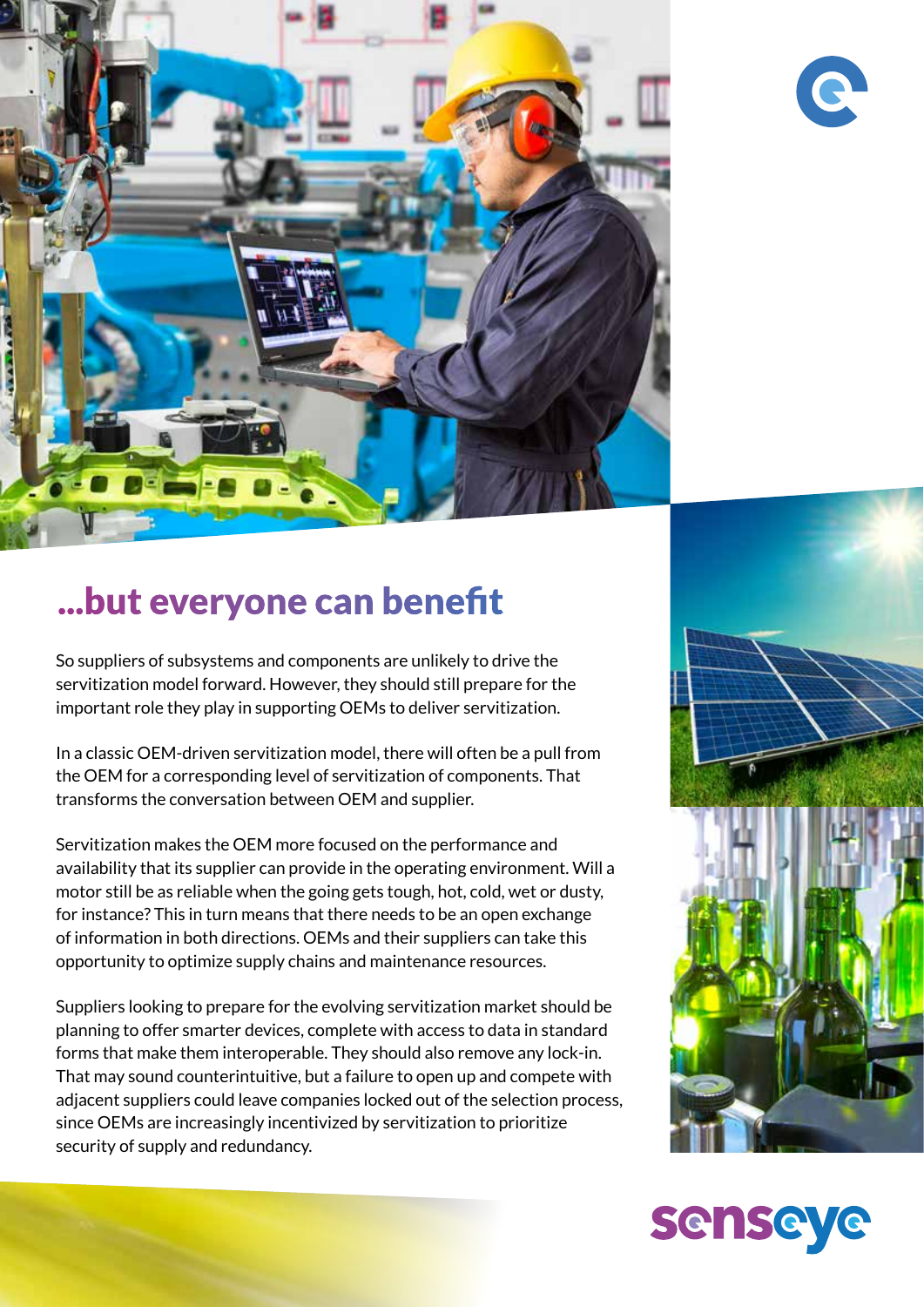#### Condition monitoring and predictive maintenance

The need for greater openness for the two-way flow of data and information throughout the supply chain also extends to end users. OEMs need access to plant information in order to monitor the condition and performance of their equipment in the field to ensure that it continues to meet agreed performance criteria. In fact, effective online condition monitoring forms the backbone of successful servitization because it enables predictive maintenance.

Ideally, condition monitoring enables the OEM to monitor assets remotely and predict when maintenance is needed. The system provides an alert in time for the OEM to act and avert any problem before it can impact on the end user.

For the end user, this means that the OEM only appears on site when needed. Even more importantly, it protects the performance of critical assets and minimizes downtime. For the OEM, it means that they don't waste resources (maintenance effort and spares) on maintaining assets that could continue running without a hitch for the next three months. Ultimately, of course, everyone benefits by not being left to deal with unplanned shutdowns.

True predictive maintenance has been tricky to achieve until quite recently, since it traditionally demanded huge amounts of time and expertise from data specialists to spot when problems were about to occur. That is now changing thanks to the arrival of systems such as Senseye, which relies on cloud computing and advanced machine learning algorithms to automate the entire process.

senseye.io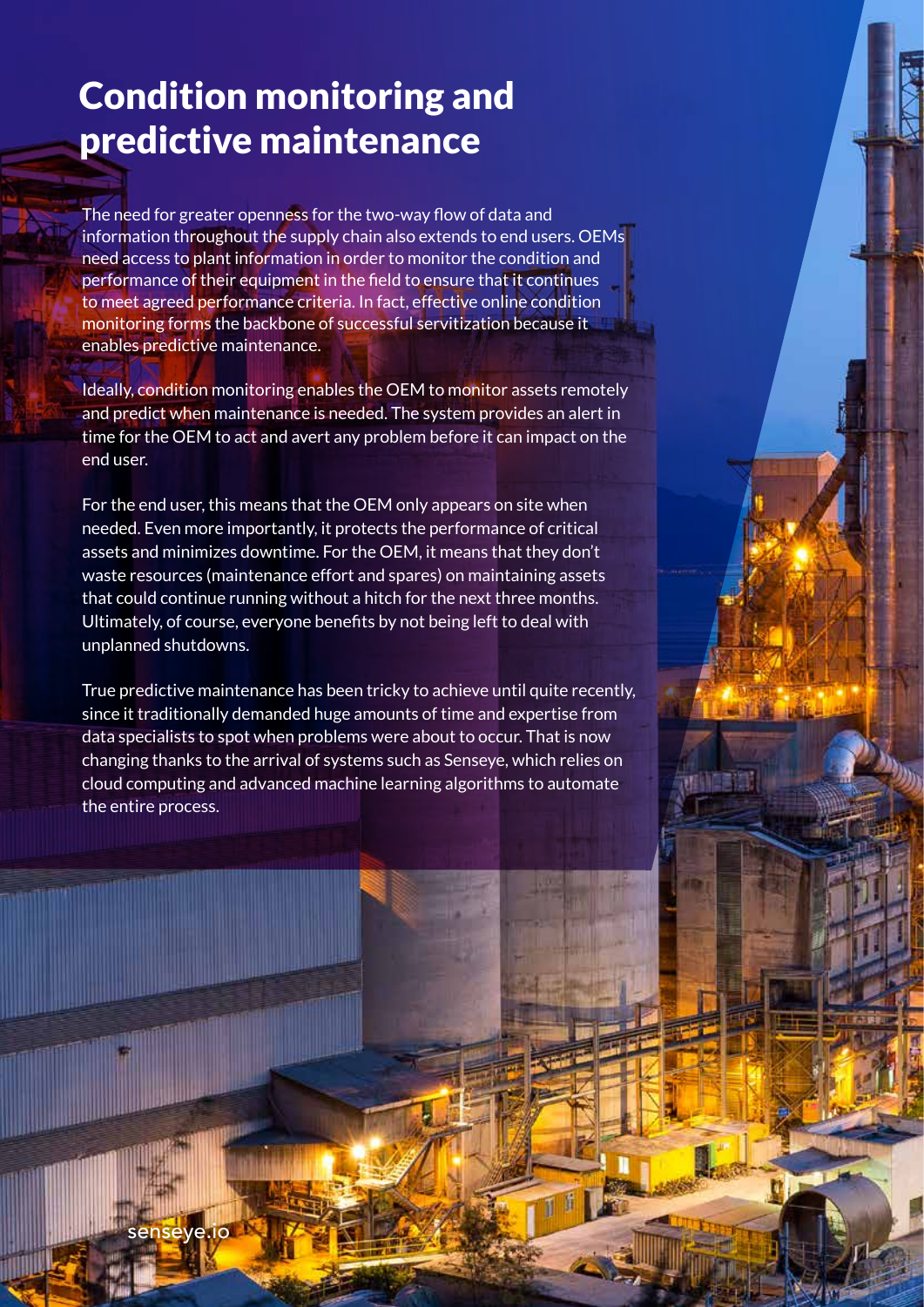#### How Senseye can help

Senseye is at the leading edge of using advanced machine learning for condition monitoring. Its unique algorithms can turn data into an accurate prediction of the Remaining Useful Life (RUL) of manufacturing assets – a technique known as prognostics.

Senseye delivers proven results by enabling true predictive maintenance:

 $\overline{\textcircled{\circ}}$ 

 $\bullet$ **50% 55%**  $\circledcirc$ 

**85%**

**Improvement in downtime forecasting accuracy**

This scalable system breaks down old cost barriers to condition monitoring and brings servitization business models within the reach of many more businesses. See how Senseye technology has lowered the barriers to entry into servitization.

**staff productivity**

**Increase in maintenance** 

**Book a demo of Senseye today.**

**Reduction in unplanned machine downtime**

# **senseye**